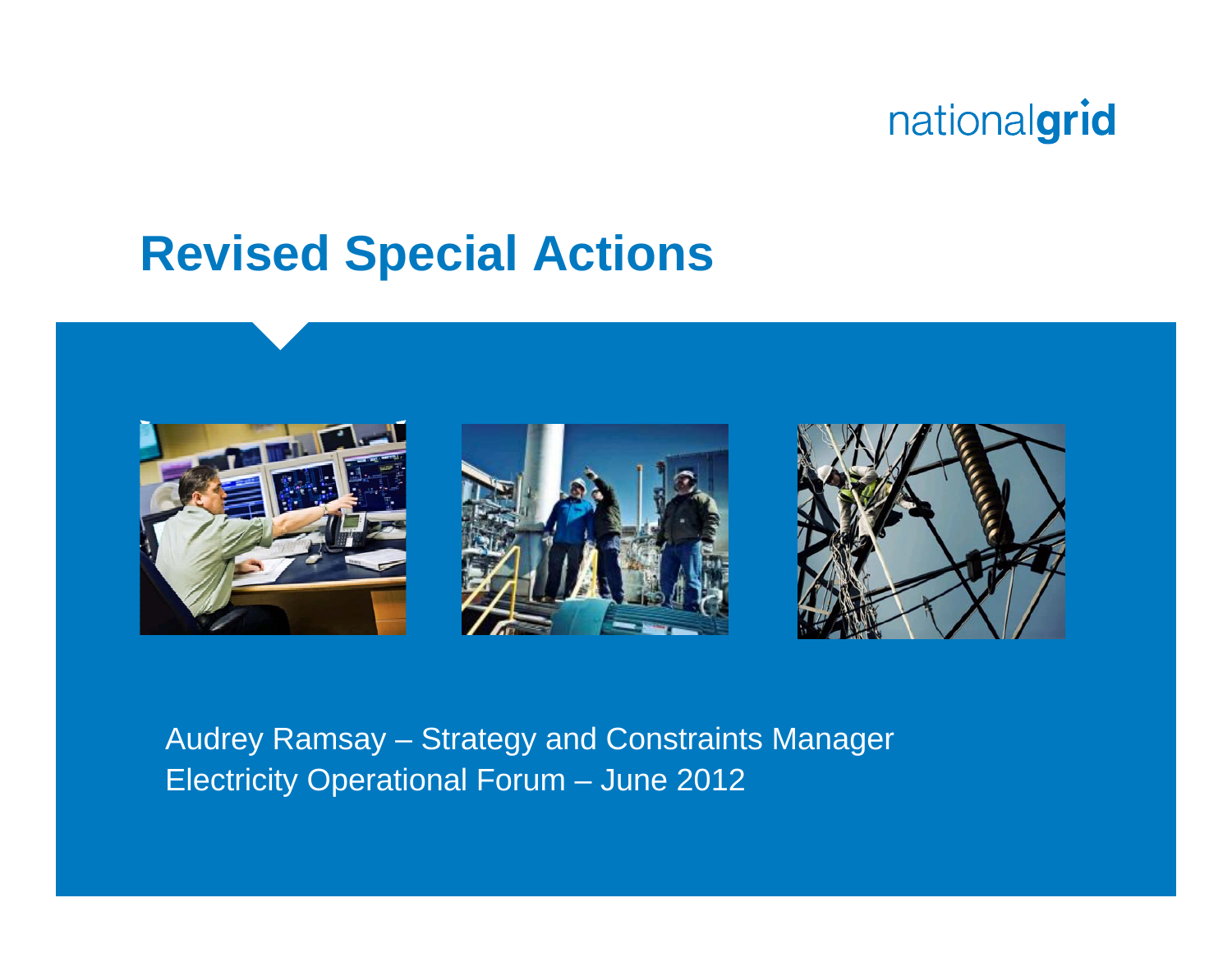### **Current Special Action Process**

•**Special action agreed with all generators for all generator actions required post-fault even when in line with BM parameters.** •**All generator Special Actions notified to generators in line with OC2 requirements.** •**All generator Special Actions instructed as Emergency Instructions.**

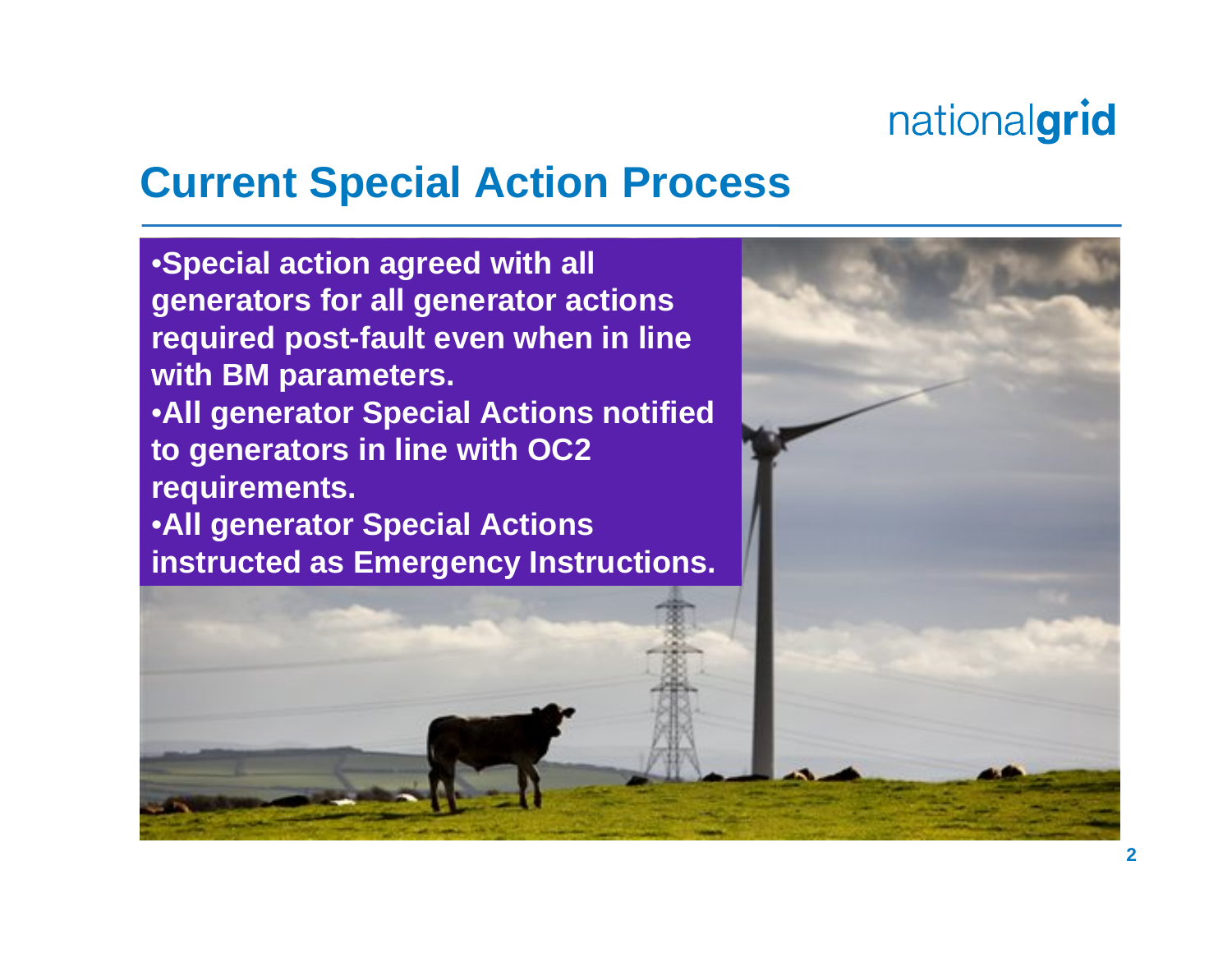#### **Issues Raised**

•**Special Actions often no improvement on standard Balancing Mechanism dynamics** •**Generators sent notifications of non-Special Actions causing unnecessary administrative burden**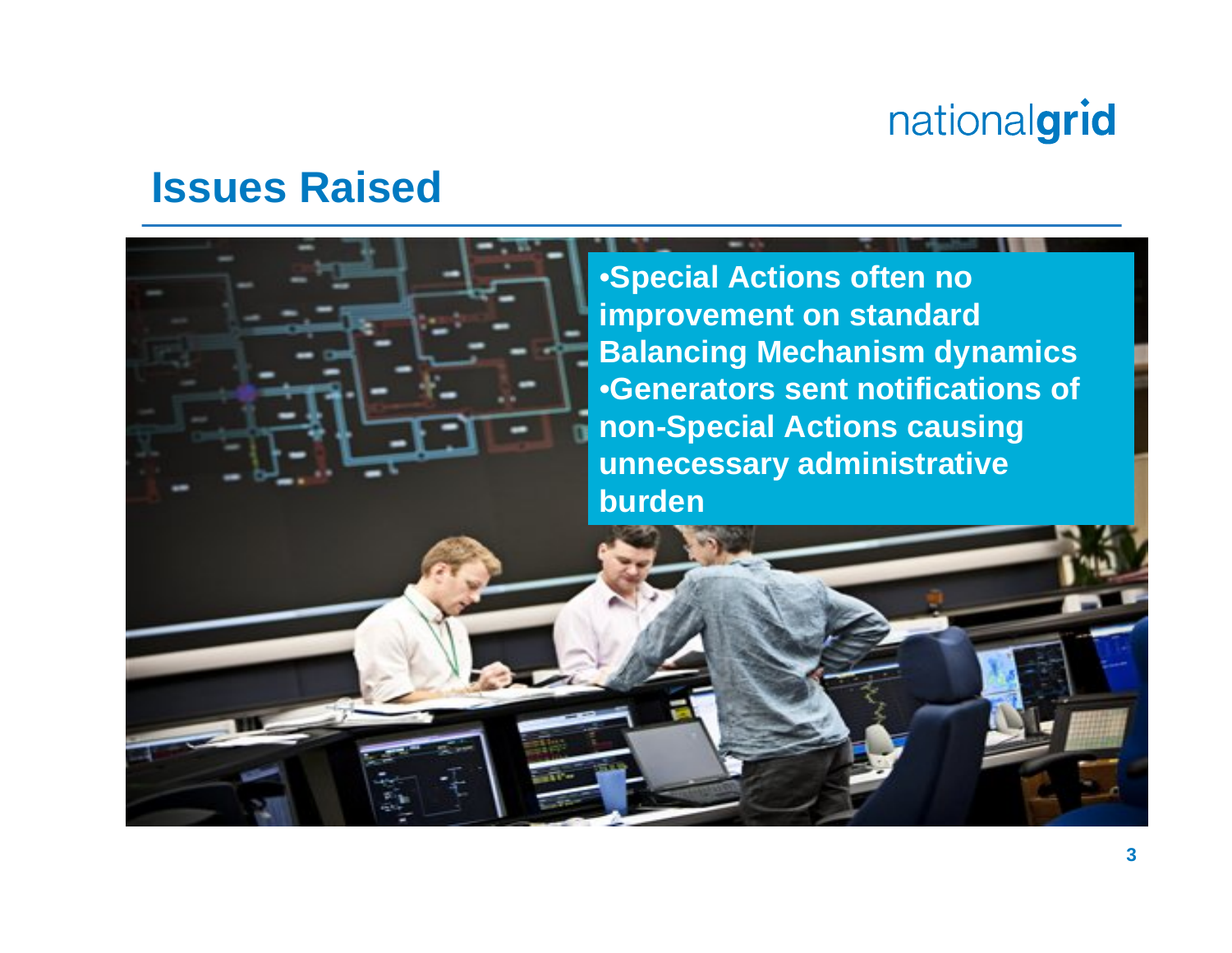#### **New Process**

•**No Special Action agreed if BM parameters sufficient to secure transmission faults at planning stage.** •**Post-fault actions within submitted BM parameters dispatched by BOA.** •**Only generator actions required outside submitted BM parameters will be agreed as Special Actions.** •**Agreed Special Actions instructed by Emergency Instruction.**  •**Emergency Instruction used if expected BM parameters become unavailable and reassessment not possible.**